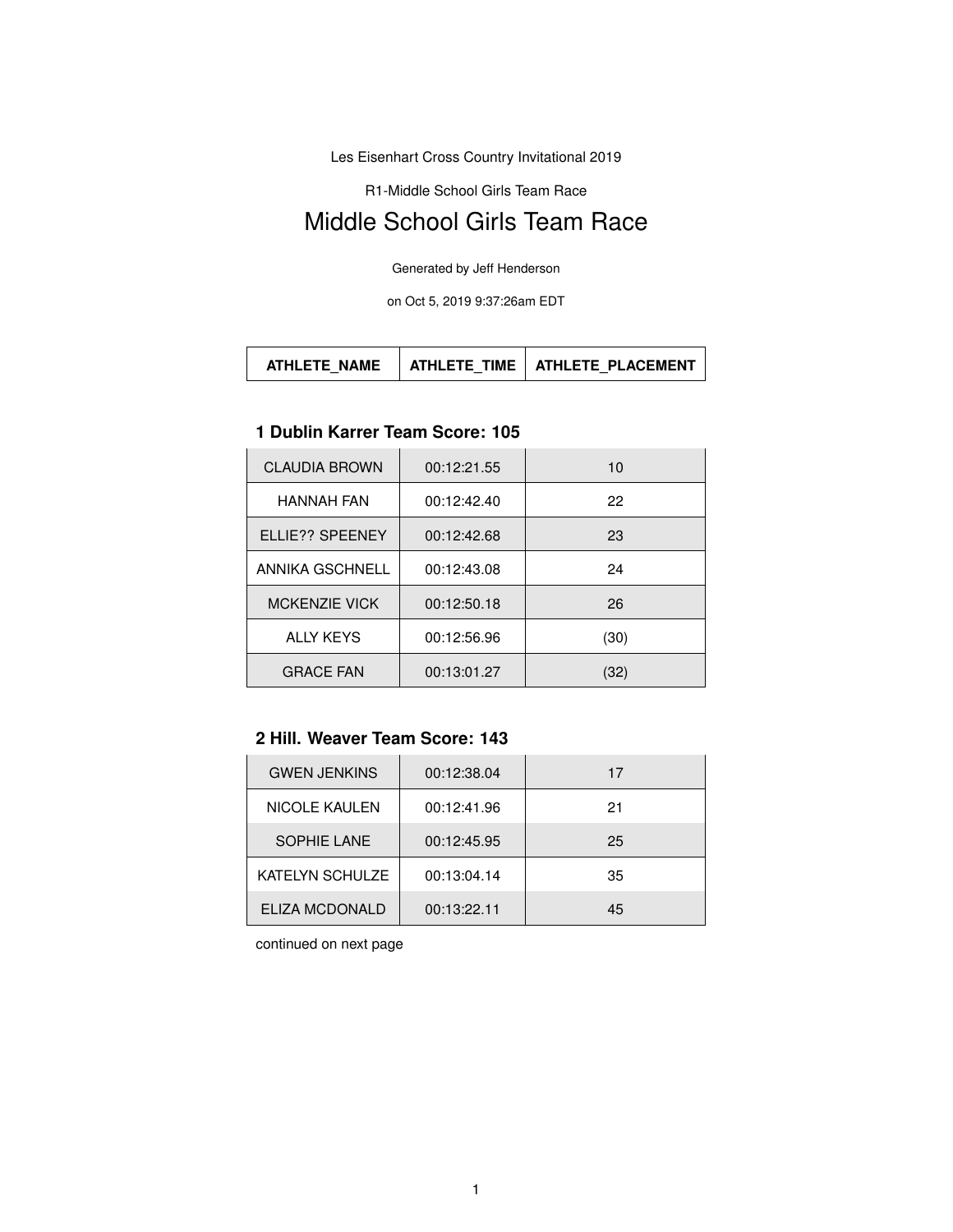continued from previous page

| <b>ATHLETE NAME</b> | <b>ATHLETE TIME</b> | <b>ATHLETE PLACEMENT</b> |
|---------------------|---------------------|--------------------------|
| I ANFY TARR         | 00:13:39.38         | (58)                     |
| ANNALISA GAGLIANO   | 00:14:30.02         | (111)                    |

#### **3 Dublin Grizzell Team Score: 148**

| <b>MILLIE LEONARD</b> | 00:11:49.86 | 3     |
|-----------------------|-------------|-------|
| <b>AUDRY BRINK</b>    | 00:12:30.76 | 13    |
| <b>KATE NORKIN</b>    | 00:12:53.90 | 27    |
| SOPHIA KIM            | 00:13:20.09 | 43    |
| ELLE TUZA             | 00:13:40.16 | 62    |
| <b>REGAN HEYNOSKI</b> | 00:14:00.56 | (77)  |
| <b>CAROLINE XI</b>    | 00:14:27.83 | (107) |

#### **4 Davis Team Score: 149**

| <b>MADDY JOHNSON</b>    | 00:12:00.20 |    |
|-------------------------|-------------|----|
| <b>SELAH WHITE</b>      | 00:12:29.64 | 12 |
| <b>REESE KINNEY</b>     | 00:12:56.26 | 28 |
| <b>MALENNY ARELLANO</b> | 00:13:20.17 | 44 |
| <b>CALLIE SMOOT</b>     | 00:13:39.88 | 61 |

## **5 St. Michael Team Score: 155**

| <b>FABI CORSO</b>  | 00:11:40.23 |    |
|--------------------|-------------|----|
| <b>LUCY RAGIEL</b> | 00:12:07.52 | 6  |
| NATASHA SHIMP      | 00:12:27.12 | 11 |
| DAISY STARAVECKA   | 00:13:51.85 | 68 |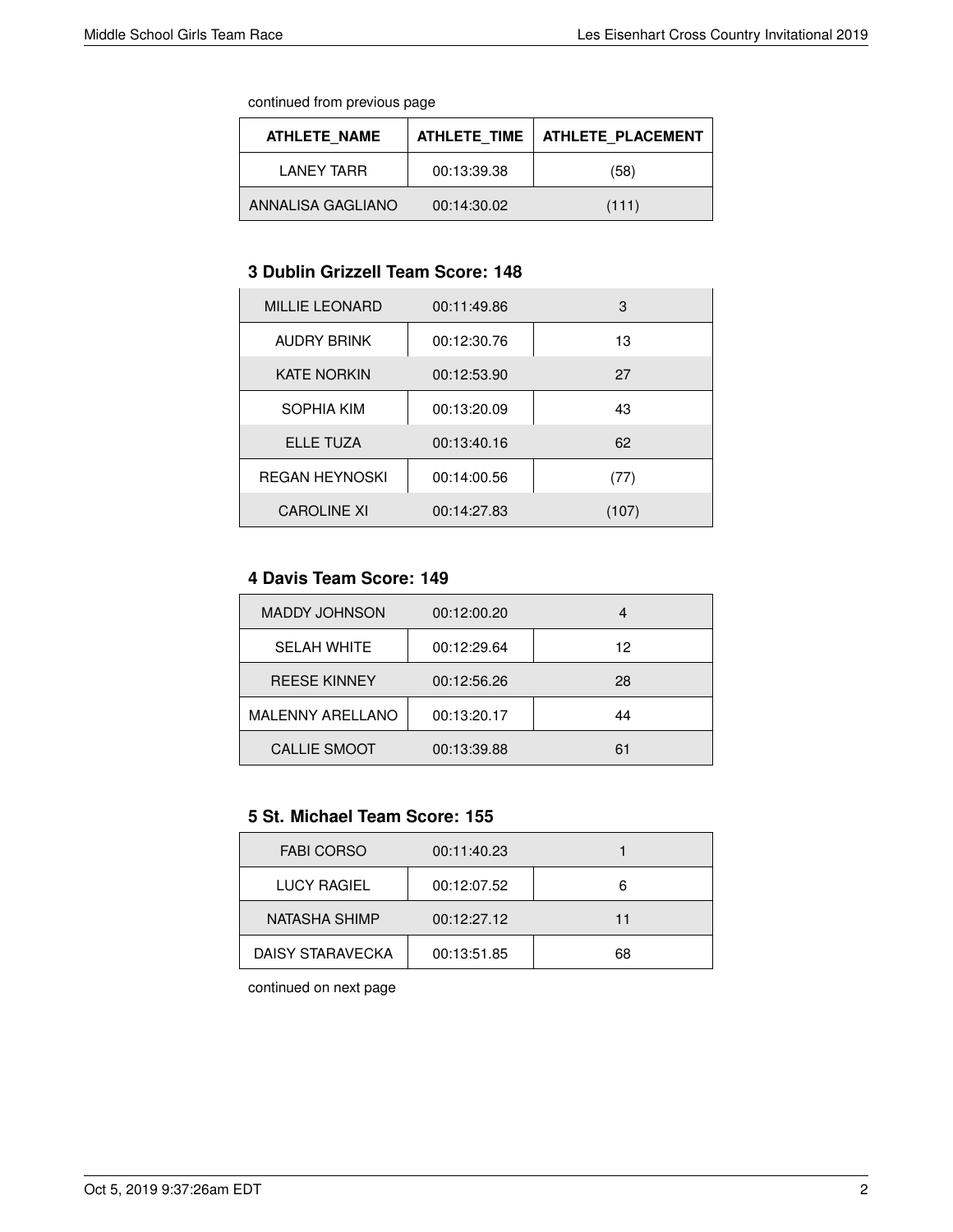continued from previous page

| <b>ATHLETE NAME</b>  | <b>ATHLETE TIME</b> | <b>ATHLETE PLACEMENT</b> |
|----------------------|---------------------|--------------------------|
| <b>SADIE THIEKEN</b> | 00:13:52.89         | 69                       |
| AMFI IA DFHI         | 00:14:27.48         | (106)                    |
| <b>MARY SHIMP</b>    | 00:14:51.94         | (128)                    |

## **6 New Albany Team Score: 165**

| ELLIE MCCLELLAND          | 00:11:47.77 | 2    |
|---------------------------|-------------|------|
| ELISE HILL                | 00:12:39.46 | 19   |
| <b>EMILIA CERVANTES</b>   | 00:13:13.72 | 40   |
| <b>ADDY PENTZER</b>       | 00:13:22.89 | 47   |
| <b>LAUREN NEVILLE</b>     | 00:13:38.68 | 57   |
| <b>CORI STEWART</b>       | 00:13:48.01 | (66) |
| <b>CHARLOTTE HALLIDAY</b> | 00:14:19.10 | (97) |

# **7 Marysville Bunsold Team Score: 222**

| <b>BAILEY GROSS</b>    | 00:12:20.21 | 9    |
|------------------------|-------------|------|
| <b>EMILY KRUEGER</b>   | 00:13:03.37 | 34   |
| <b>AVA ELLIOTT</b>     | 00:13:05.77 | 37   |
| <b>EMERSON BAUTSCH</b> | 00:13:39.75 | 60   |
| <b>OLIVIA ELLIOTT</b>  | 00:14:03.33 | 82   |
| <b>ASHLEY BOSTON</b>   | 00:14:16.11 | (92) |
| <b>KAYLEE MORTON</b>   | 00:14:17.92 | (96) |

## **8 Worthingway Team Score: 244**

| 00:12:31.57<br>ALAINA SMULLEN |
|-------------------------------|
|-------------------------------|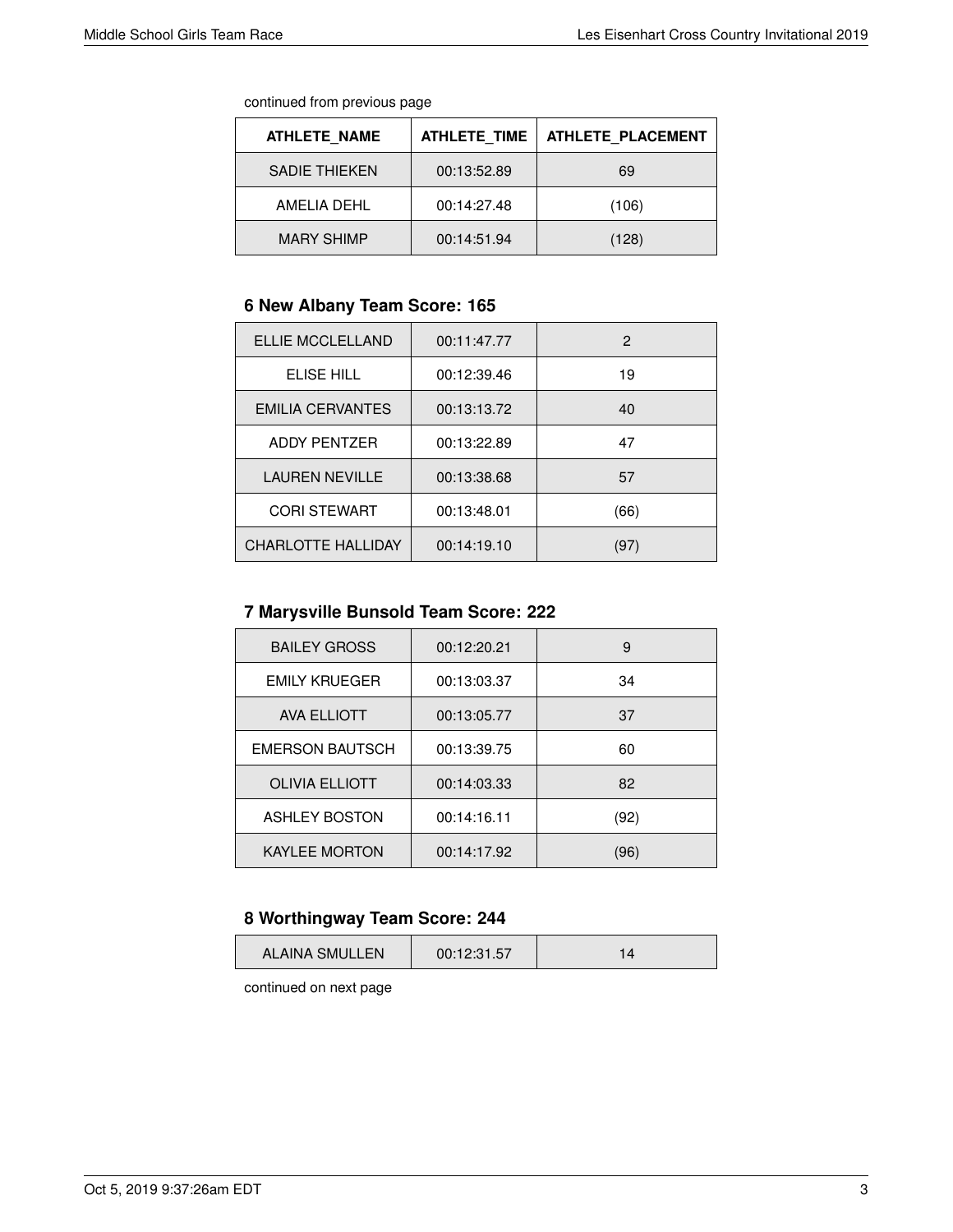| continued from previous page |  |  |
|------------------------------|--|--|
|                              |  |  |

| <b>ATHLETE NAME</b>    | <b>ATHLETE TIME</b> | <b>ATHLETE PLACEMENT</b> |
|------------------------|---------------------|--------------------------|
| <b>MOLLY MCCLELLAN</b> | 00:12:59.66         | 31                       |
| <b>SAYER MONDRACH</b>  | 00:13:29.32         | 52                       |
| <b>MOLLIE GEIGER</b>   | 00:13:56.77         | 73                       |
| <b>CAROLINE MURPHY</b> | 00:13:58.47         | 74                       |
| <b>MARY DARLING</b>    | 00:13:58.48         | (75)                     |
| <b>HANNAH TANNER</b>   | 00:13:59.82         | 76)                      |

## **9 Olen. Liberty Team Score: 250**

| <b>JULIA BOCKENSTETTE</b> | 00:12:56.29 | 29   |
|---------------------------|-------------|------|
| <b>CAROLINE GALLOWAY</b>  | 00:13:18.93 | 42   |
| <b>CLAIRE RINDFLEISCH</b> | 00:13:29.73 | 53   |
| <b>MAKENNA OVERLY</b>     | 00:13:34.32 | 55   |
| <b>MARIA STACK</b>        | 00:13:54.12 | 71   |
| LILA BENDICK              | 00:14:02.32 | (80) |
| <b>ADDISON MATHY</b>      | 00:14:16.91 | (93) |

## **10 Larson Team Score: 270**

| <b>MADELINE PALMISCIANO</b> | 00:12:16.17 |       |
|-----------------------------|-------------|-------|
| <b>CHLOE GEHRES</b>         | 00:13:05.69 | 36    |
| <b>JILLIAN CURFMAN</b>      | 00:13:27.91 | 49    |
| <b>MAGGIE EVANS</b>         | 00:13:36.74 | 56    |
| ELEANOR KUKURA              | 00:14:39.63 | 122   |
| ALAINA HAJ ABED             | 00:16:28.58 | (139) |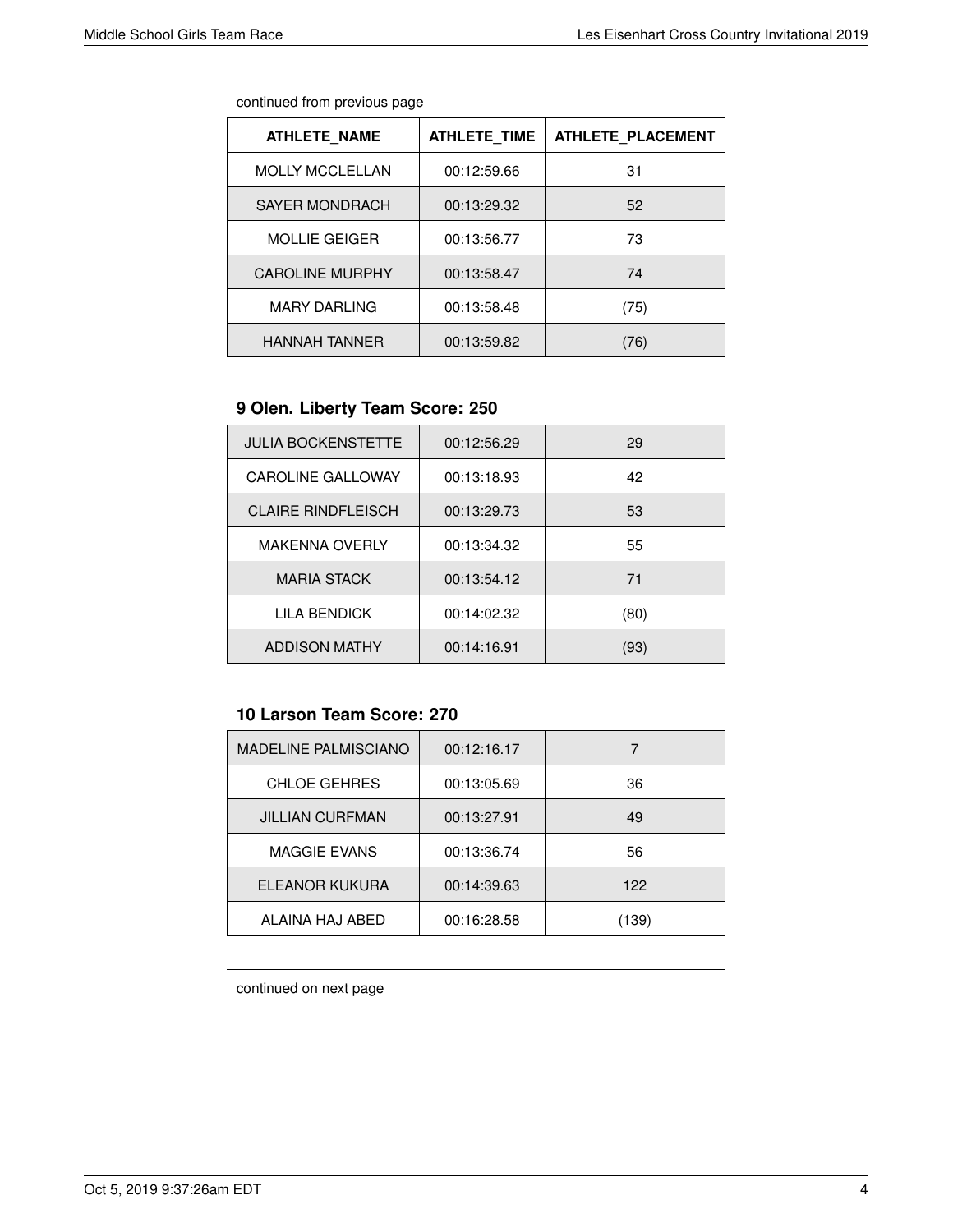| continued from previous page |  |  |  |  |
|------------------------------|--|--|--|--|
|------------------------------|--|--|--|--|

| <b>ATHLETE NAME</b>               | <b>ATHLETE TIME</b> | <b>ATHLETE PLACEMENT</b> |  |
|-----------------------------------|---------------------|--------------------------|--|
| 11 Pick. Lakeview Team Score: 272 |                     |                          |  |
| <b>CAMILLE SABAU</b>              | 00:12:34.94         | 15                       |  |
| MIA EBERHARDT                     | 00:13:09.16         | 39                       |  |
| <b>JAYDEN BALLANCE</b>            | 00:13:43.88         | 64                       |  |
| <b>CLARA ROSS</b>                 | 00:13:53.84         | 70                       |  |
| <b>REAGAN KNAPP</b>               | 00:14:07.43         | 84                       |  |
| <b>ROISIN BRENNAN</b>             | 00:14:08.80         | (85)                     |  |
| <b>LAUREN SMITH</b>               | 00:14:09.75         | (87)                     |  |

#### **12 Worth. McCord Team Score: 272**

| LIBBY ALDERMAN     | 00:12:16.95 | 8     |
|--------------------|-------------|-------|
| ELLIE MEEK         | 00:12:41.16 | 20    |
| <b>LILY BANNER</b> | 00:13:28.77 | 50    |
| <b>ELLA HABING</b> | 00:14:01.49 | 78    |
| SAVITA JANI        | 00:14:36.95 | 116   |
| <b>SAMIRA LIN</b>  | 00:14:49.70 | (127) |
| <b>BELLA WHITE</b> | 00:14:52.79 | (129) |

## **13 Dempsey Team Score: 312**

| <b>ADDISON REED</b>  | 00:12:37.84 | 16 |
|----------------------|-------------|----|
| <b>MARIA KOLOFF</b>  | 00:13:44.91 | 65 |
| <b>ALEXIS DUDLEY</b> | 00:13:50.69 | 67 |
| <b>ADELINE WERNZ</b> | 00:14:02.00 | 81 |
| <b>TAYLOR BUTLER</b> | 00:14:06.40 | 83 |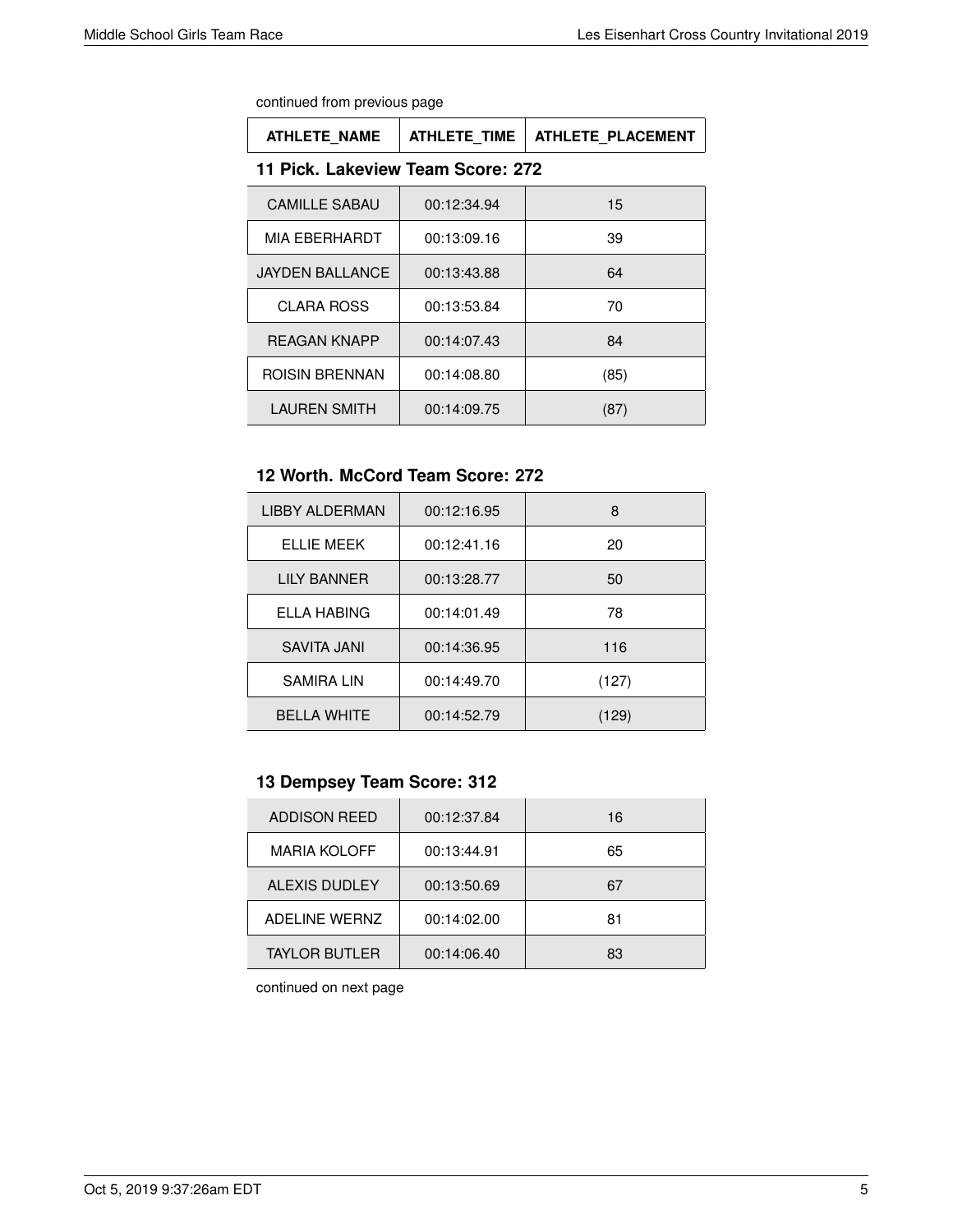continued from previous page

| ATHLETE NAME          | ATHLETE TIME | ATHLETE PLACEMENT |
|-----------------------|--------------|-------------------|
| SAMANTHA WEST         | 00:14:15.91  | (91)              |
| <b>CLARA BRUESTLE</b> | 00:15:23.06  | (134)             |

## **14 Big Walnut Team Score: 325**

| NATALIE GHERING      | 00:13:01.62 | 33    |
|----------------------|-------------|-------|
| <b>KAYLYN HUBER</b>  | 00:13:22.34 | 46    |
| ELLA GIANETTINO      | 00:13:24.95 | 48    |
| SOPHIA CHANG         | 00:14:17.42 | 94    |
| <b>CLAIRE VARVEL</b> | 00:14:26.73 | 104   |
| <b>ZARA BARTON</b>   | 00:14:35.68 | (115) |
| ALEXANDRA KUHN       | 00:14:53.17 | (130) |

#### **15 Centerville Team Score: 373**

| <b>MEREDITH DRYLIE</b>   | 00:13:08.35 | 38    |
|--------------------------|-------------|-------|
| <b>CAROLINE MCDOWELL</b> | 00:13:33.32 | 54    |
| <b>AMYA GILLEM</b>       | 00:14:01.00 | 79    |
| <b>EMILY PEREZ</b>       | 00:14:23.08 | 100   |
| <b>REESE DAVIS</b>       | 00:14:24.17 | 102   |
| ALEXIS MARKOWSKI         | 00:14:29.05 | (109) |
| ELLIE BRANDT             | 00:14:29.97 | (110) |

#### **16 Dublin Sells Team Score: 379**

| <b>KYLIE FEENEY</b> | 00:12:00.36 |     |
|---------------------|-------------|-----|
| AILI ESALA          | 00:13:29.04 | -51 |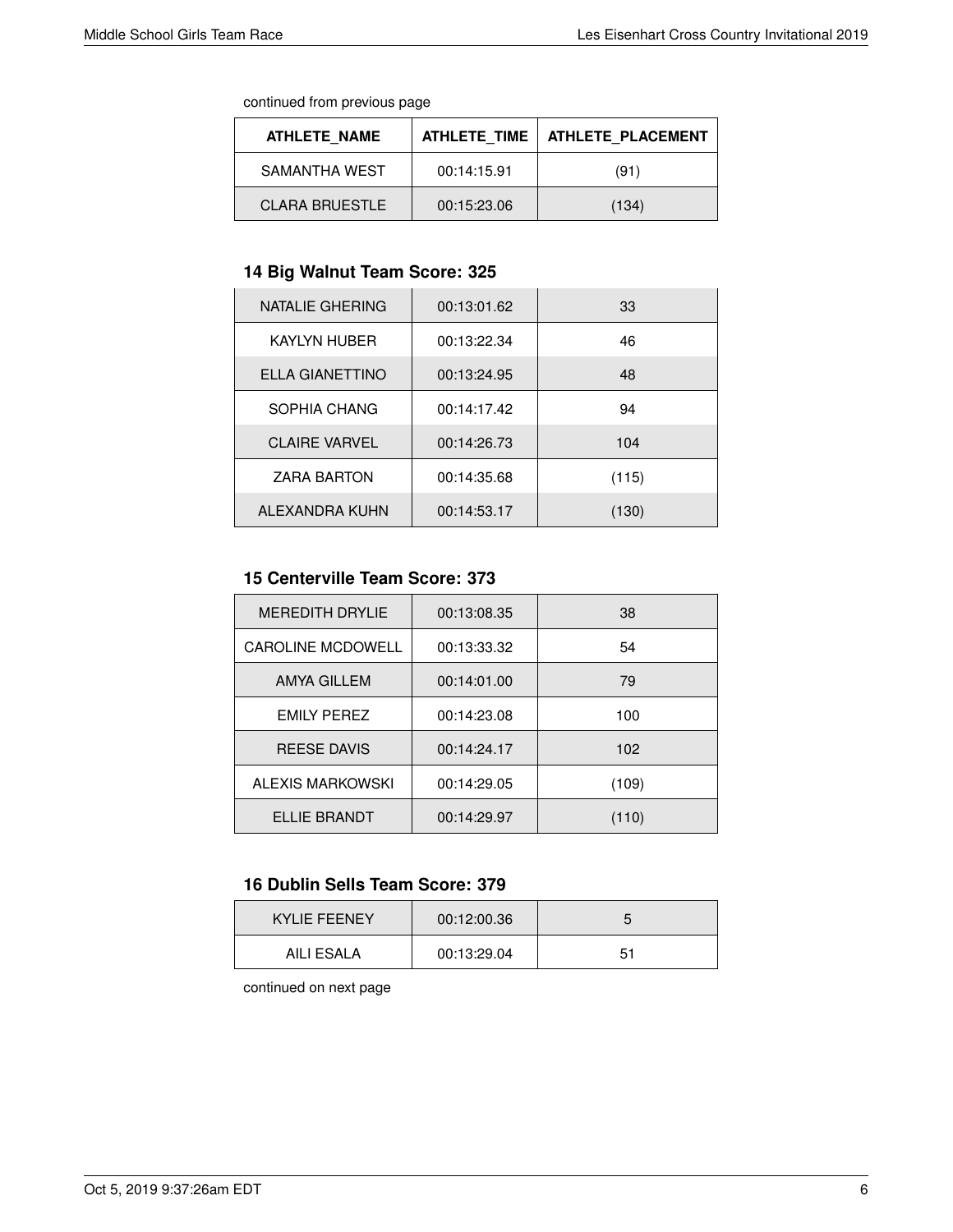| continued from previous page |  |  |
|------------------------------|--|--|
|                              |  |  |

| <b>ATHLETE NAME</b>   | <b>ATHLETE TIME</b> | <b>ATHLETE PLACEMENT</b> |
|-----------------------|---------------------|--------------------------|
| <b>ANNA BREEN</b>     | 00:14:17.90         | 95                       |
| PRITIKA CHOUDHURI     | 00:14:26.88         | 105                      |
| <b>EMMA CHENG</b>     | 00:14:41.75         | 123                      |
| <b>MORGAN SCHRAMM</b> | 00:14:57.61         | (131)                    |
| <b>MEGAN NOWAK</b>    | 00:14:58.01         | (132)                    |

## **17 Olen. Hyatts Team Score: 402**

| <b>MADELINE POHMER</b>   | 00:13:16.71 | 41    |
|--------------------------|-------------|-------|
| <b>SETAREH MOINZADEH</b> | 00:14:09.64 | 86    |
| <b>AVA MILTON</b>        | 00:14:10.52 | 88    |
| <b>REAGAN MORETTI</b>    | 00:14:11.35 | 89    |
| <b>MIA CAMACHO</b>       | 00:14:19.65 | 98    |
| ELIZABETH WILL           | 00:14:25.36 | (103) |
| <b>ELLIE MCKIBBEN</b>    | 00:14:31.33 | (112) |

# **18 Olen. Orange Team Score: 420**

| <b>MAIRIN OBRIEN</b>      | 00:12:38.44 | 18    |
|---------------------------|-------------|-------|
| SIDNEY ROSS               | 00:13:39.43 | 59    |
| <b>INIYAL RAMAMOORTHY</b> | 00:14:23.07 | 99    |
| <b>SARAH GRIFFIOEN</b>    | 00:14:38.92 | 120   |
| <b>CHLOE BASNETT</b>      | 00:14:42.06 | 124   |
| <b>EMILY CAMPBELL</b>     | 00:14:42.64 | (125) |

## **19 Thomas Ewing Team Score: 535**